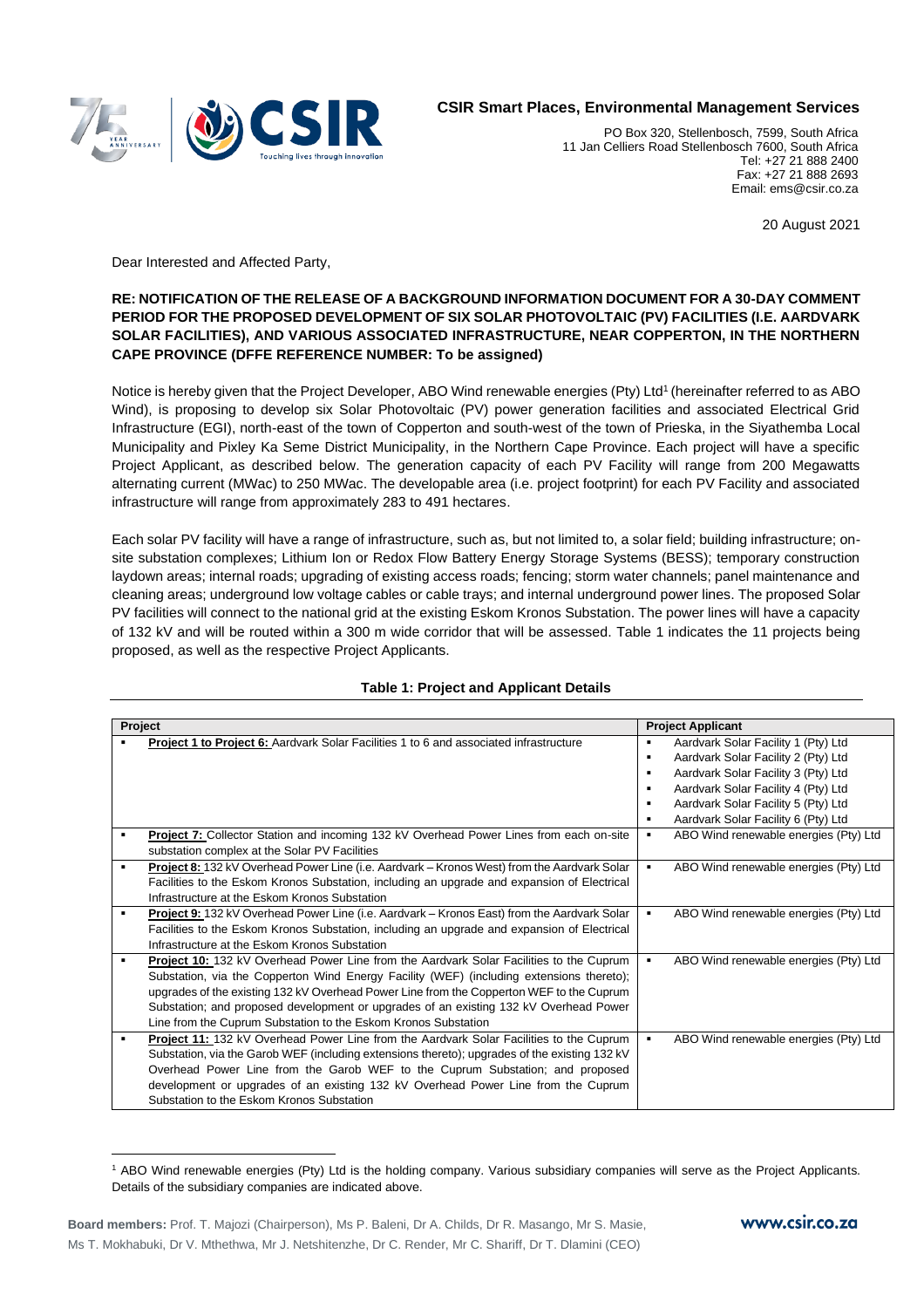The proposed Solar PV facilities, associated infrastructure and EGI (i.e. Projects 1 to 11) could potentially be constructed on the following farm portions. Note that for **Projects 7 to 11**, the affected farm portions apply to **both the power lines and the EGI corridor**, **unless** is it depicted by the following symbol (**#**), which indicates that the farm portion is affected by the EGI Corridor only:

| <b>Farm Portions Affected</b>             | <b>Projects</b> |
|-------------------------------------------|-----------------|
|                                           | Project 1       |
| Portion 9 of Farm Nelspoortije 103        | Project 2       |
|                                           | Project 7       |
|                                           | Project 8       |
|                                           | Project 9       |
|                                           | Project 1       |
|                                           | Project 2       |
|                                           | Project 7       |
| Portion 8 of Farm Nelspoortije 103        | Project 8       |
|                                           | Project 9       |
|                                           | Project 10      |
|                                           | Project 11      |
|                                           | Project 8       |
| Portion 7 of Farm Nelspoortije 103        | Project 9       |
|                                           | Project 10      |
|                                           | Project 11      |
|                                           | Project 8#      |
| Portion 5 of Farm Nelspoortije 103        | Project 9#      |
|                                           | Project 11      |
| Portion 4 of Farm Nelspoortije 103        | Project 8#      |
|                                           | Project 10#     |
|                                           | Project 3       |
|                                           | Project 4       |
| Remainder of Farm Blaauwbosch Poortjie 66 | Project 5       |
|                                           | Project 6       |
|                                           | Project 7       |
|                                           | Project 8#      |
| Portion 3 of Farm Blaauwbosch Poortjie 66 | Project 7#      |
| Portion 2 of Farm Blaauwbosch Poortjie 66 | Project 8#      |

| <b>Farm Portions Affected</b>          | <b>Projects</b> |
|----------------------------------------|-----------------|
|                                        | Project 8       |
| Portion 1 of Farm Vogelstruisbult 104  | Project 9       |
|                                        | Project 10      |
|                                        | Project 11      |
| Portion 5 of Farm Vogelstruisbult 104  | Project 10      |
|                                        | Project 11      |
| Portion 10 of Farm Vogelstruisbult 104 | Project 8       |
|                                        | Project 9#      |
|                                        | Project 10      |
|                                        | Project 11      |
| Portion 25 of Farm Vogelstruisbult 104 | Project 10#     |
|                                        | Project 11#     |
|                                        | Project 10#     |
| Portion 6 of Farm Vogelstruisbult 104  | Project 11#     |
| Remainder of Farm Humansrus 147        | Project 8#      |
|                                        | Project 9       |
|                                        | Project 8       |
|                                        | Project 9       |
| Remainder of Farm Hoekplaas 146        | Project 10#     |
|                                        | Project 11#     |
|                                        | Project 8       |
|                                        | Project 9       |
| Portion 4 of Farm Klipgats Pan 117     | Project 10      |
|                                        | Project 11      |
|                                        | Project 8       |
| Portion 7 of Farm Klipgats Pan 117     | Project 9       |
|                                        | Project 10      |
|                                        | Project 11      |

In terms of the National Environmental Management Act (Act 107 of 1998, as amended) (NEMA) and the 2014 NEMA Environmental Impact Assessment (EIA) Regulations promulgated on 8 December 2014 and as amended on 7 April 2017 in Government Notice (GN) R326, R327, R325 and R324, and further amended on 11 June 2021 in GN 517, the proposed projects require an Environmental Assessment process. The Council for Scientific and Industrial Research (CSIR) has been appointed as the Environmental Assessment Practitioner (EAP) to undertake the required Environmental Assessment. Projects 1 to 6 will each require a full Scoping and EIA Process. The remaining projects, i.e. Projects 7 to 11, will each require a Basic Assessment (BA) Process.

Approval has been granted by the Competent Authority, i.e. the National Department of Environment, Forestry and Fisheries (DFFE) to submit combined Applications for Environmental Authorisation (EA) in terms of Regulation 11 (4) of the 2014 NEMA EIA Regulations (as amended), and the issuing of multiple EAs (should they be granted) in terms of Regulation 25 (1) and (2) of the 2014 NEMA EIA Regulations (as amended). Therefore, **one** combined Scoping Report and **one** combined EIA Report will be compiled for **Projects 1 to 6**, as well as **one** combined BA Report for **Project 7**, **one** combined BA Report for **Projects 8 and 9**, and **one** combined BA Report for **Projects 10 and 11**, as indicated in Table 2 below. It is proposed that 17 separate EAs will be issued for each PV Facility and associated infrastructure (should they be granted).

| No. of Applications for EA<br><b>Project Number</b> |                               | No. of BA/EIA Reports                              | No. of EAs |
|-----------------------------------------------------|-------------------------------|----------------------------------------------------|------------|
| Projects 1 to 6                                     | 1 Combined Application for EA | 1 Combined Scoping Report<br>1 Combined EIA Report | 6 EAs      |
| Project 7                                           | 1 Combined Application for EA | 1 Combined BA Report                               | 7 EAs      |
| Projects 8 to 9                                     | 1 Combined Application for EA | 1 Combined BA Report                               | 2 EAs      |
| Projects 10 to 11                                   | 1 Combined Application for EA | 1 Combined BA Report                               | 2 EAs      |

| Table 2: Summary of the Reporting Structure |  |  |  |
|---------------------------------------------|--|--|--|
|---------------------------------------------|--|--|--|

An integrated Public Participation Process (PPP) is being undertaken for the Scoping, EIA and BA Processes due to the proximity of the sites (i.e. the proposed projects will take place within the same geographical area) and similar project activities. In addition, the PPP will be undertaken in compliance with the 2014 NEMA EIA Regulations (as amended), as well as the Public Participation Plan which was approved by the DFFE in June 2021.